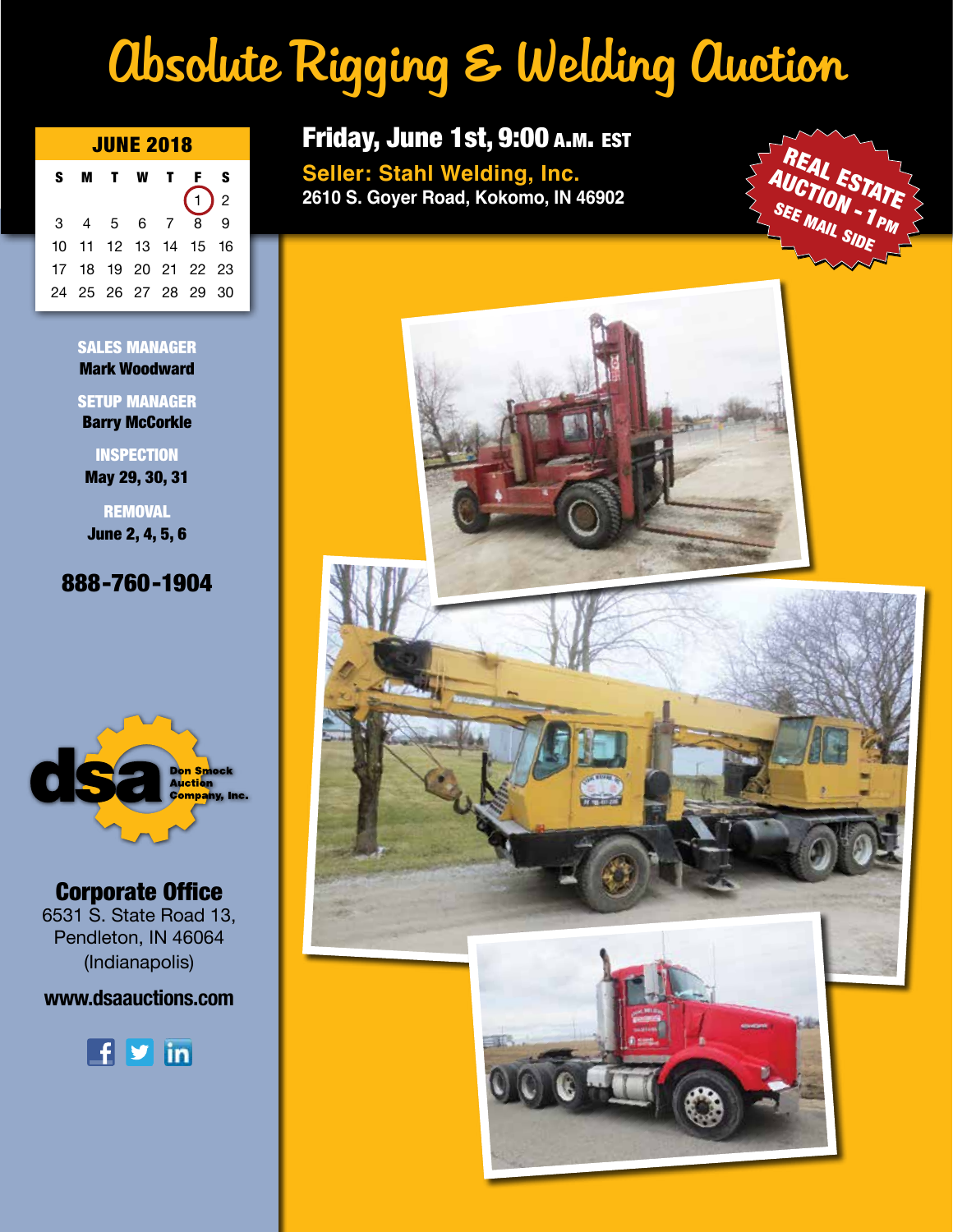# See you at the Auct











### EQUIPMENT

- 1974 Grove 8450G 50 Ton Truck Crane, S/N 8450G, Diesel, Odometer Reads 80,035 **Hours**
- Grove TMS522 22 Ton Truck Crane, S/N 48773, S/N GJ1H22012, Diesel, Fuller Road ranger RT613 13 Speed Transmission, Odometer Reads 11,065 Miles
- Taylor Y-24-W-0 Forklift, S/N 3012814, Diesel, Cab, 2 Stage Mast, Hydraulic Side Shift, Air Brakes, 24 Ton Lift Capacity, Meter Reads 7,250 Hours
- Taylor TC-200 Forklift, S/N S-J1-15864, Diesel, 2 Stage, 20,000# Lift Capacity
- KD 355GM 6,000# Rough Terrian Forklift, S/N 3551524, Gas, 2wd, Canopy, Hydraulic Side Shift, 3 Stage Mast
- Allis Chalmers AAC801PC, 7,000# Forklift, S/N AHE104331, LP Gas, Canopy, Dual Front Solid Rubber Tires, 3 Stage Mast
- Fifth Wheel Hitch for Forklifts
- Man Basket for Forklifts
- Boom Attachment for Forklifts

## **TRUCKS**

- 2004 Kenworth T800 Day Cab Truck Tractor, VIN 1XKDDB9XX6J131963, Tri Axle, Cat C15 Diesel, Eaton Fuller Transmission, Cruise, Engine Brake, Locking Differential, Air Slide 5th Wheel, Air Suspension, Heated Mirrors, Power Windows, Wet Kit, Strobe Light, Headache Rack, 11R22.5 Tires, Odometer Reads: 571,708 Miles
- 1982 Ford F800 Winch Truck, VIN 1FDXK84N8CVA23283, Gas, 5 Speed Transmission, Winch, Fifth Wheel, Rear Air Line Hookup, Single Axle, Steel Headache Rack, Odometer Reads: 63,037 Miles
- 1994 Chevrolet Cheyenne 3500 Flatbed Truck, V8 Gas, Tool Boxes, Meter Reads 157,466 Miles, VIN 1GBIC34KORE260699

### TRAILERS

• 1994 Trail King TK70MED Stretch Double Drop Lowboy, VIN

1TKB04823RM035748, Mechanical Detach, 35 Ton, Tandem Axle, 89,380# GVRW, 20,280# GAWR per Axle, 10' Upper Deck, 29' Well, 9' Rear Deck, 48'x8' 6" Trailer, Rear Air Hook up, Sting Mount Frame, 255/70R22.5 Tires

- 1980 Transcraft Double Deck Stretch EDDTH43 Lowboy, VIN TC15275, 25 Ton, Tandem Axle, Upper Deck 11', Well 30' Rear Deck 9', 12' Stretch, Rear Air Bag Dump, 51'x8' total
- 1967 Rogers 35 Ton Stretch Lowboy, VIN 13230, Hydraulic Detach, Wet Kit and Pony Motor, Tandem Axle, 10' Stretch, 20' Well, 11R22.5 Tires
- 1965 Rogers 65 Ton Drop Side Lowboy, VIN 10769, Hydraulic Detach, Tri Axle, Front Hydraulic Fold down Tongue (sold separately), 23' Well, 10' 6" Wide, 51' Overall Length, 11R22.5 Tires
- Talbert Tandem Axle Stinger
- Great Dane BT2144 Open Well Tank **Trailer**, VIN 196529, Tandem Axle, Hold 16' Diameter Tank in Well, Bolt in Stretch Sections, up to 72' Stretch, Hyraulic 18" Front Raise for Clarence, 30' Well, 9' 8" Wide, 9' Inside Well
- 1974 Transcraft ETH-40-64 Flatbed Trailer, VIN TC5947, 46' to 66' Stretch, 10.00-20 Tires, Adjustable Wheel Slide, Air Generation Trailer
- 1974 Transcraft TX40 Flatbed Trailer, VIN TC-6457, Tri-Axle

#### MANUFACTURING MACHINERY

• Standard Electric A6325-12' Industrial Brake, S/N 1093560, Multiple Dies

# Find all the terms for this auction at dsaauctions.com under "Terms and Conditions"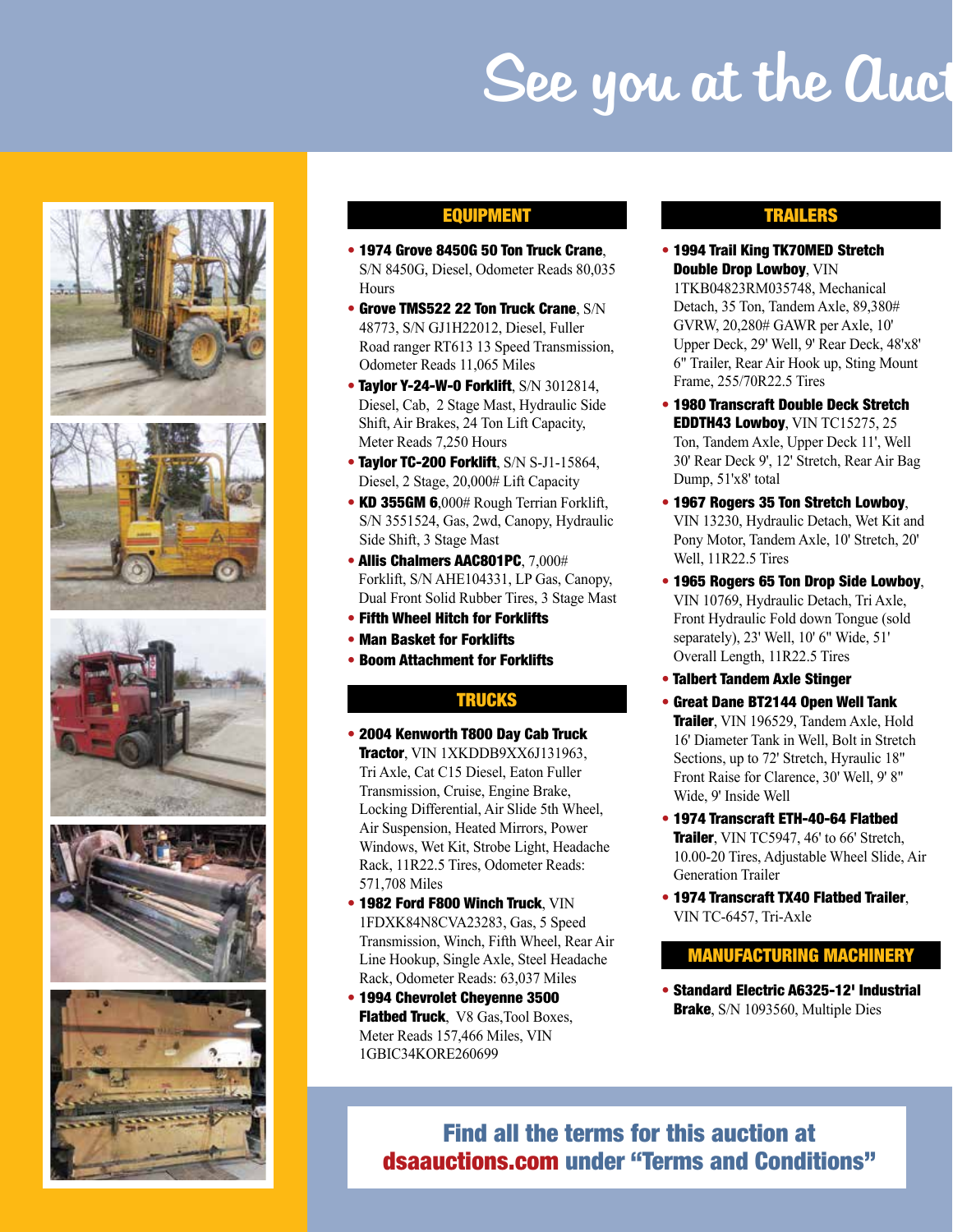# tion on May 22nd!

- 1993 Accurshear Industrial 850010 shearing Machine, S/N 1573, Electric, comes with extra shearing blades, 500# Capacity, 3 Phase, 230 Volt
- Marshall and Huschart Electric **Industrial Lathe**, 6' bed With A 16" Chuck. 12 Speed and Automatic Feed
- Hendey Electric Industrial Lathe, 6' Bed, 8" & 10" Chuck, Variable Speed and Automatic Feed
- Cincinnati Electric Industrial Drill Press, S/N 6J4v5K-138, Includes vise, 3 Phase
- Sibley Industrial Electric Drill Press
- Rockford Electric Industrial Shaper Machine, S/N 114 HA 66
- Bridgeport Electric Industrial Drill **Press**, S/N J21313
- Cincinnati Brickford Industrial Drill Press, Electric
- Owatonna 75 ton Electric hydraulic shop Press, 1 1/8 HP Hydaulic Pump
- Gallmeyer and Livingston Electric Industrial 15 Grinder
- Ellis Mitre Electric 2000 Band Saw,  $12^{\prime}$  x 1" x .035 Blade, With Angle Table
- DoAll C6 Electric Band Saw , 1" Blade, Variable Speed
- Lown B700 Electric Industrial roller, 8'x 7' Top Roll Bar
- Several Roller Conveyors
- Assortment of Break Dies
- Ridgid 300 Electric Pipe Cutter
- Several Bench Grinders
- Walker Turner Elctric Drill Press
- Anvil
- Assortment of NEW Steel

### WELDERS

- Hobart Electric RCC-610 DC Welder
- Lincoln IdealArc DC 400 Electric Arc **Welder, S/N 560935**
- Lincoln IdealArc R3R-400 Electric Arc Welder, S/N 610956
- Miller Millermatic vintage Electric Wire Welder, S/N KK156573
- Miller Millermatic 252 Electric Wire Welder, S/N MG210313N
- Lincoln Electric gas powered 250 AC/DC -7 KW Welder S/N A1085410
- Hobart Electric Welder, S/N 12rt-7564
- Thermal Dynamics Electric cut master 101 Plasma Cutter, S/N 03392871
- Queen City Electric Industrial Bench **Grinder**
- Welding Spool Gun for Wire Welder
- Welding Leads
- Torch Gauges
- AeroGo Air Control Gauge
- Welding Supplies
- Victor Electric Track Torch

Binding Tools, Pry Bars, Heavy Duty Work Benches, Pipe Stands, Paint Sprayers, Large Assprtment of Drill Bits, Blacksmith Tools, Metal Cabinets, Several Metal Bolt Bins, C-Clamps, Hammers, Bolt Cutters, Pipe Wrenches, Oil Caddy, Shaper, Laser Level, Shop Cart, Boxes of Sockets and Wrenches, Chain Hoists, tool Boxes, Metal Lockers, Barrel Cart, Torch Carts, Floor Jacks, Jack Stands, Mobile Scales, Two Wheel Dollies, Shop Fans, Heaters, Ladders, 2 Overhead Trolley, Chains & Binders, Spreader Bars, Nylon Straps, Steel Cable, Sand Blaster, Steel Cable Chokers, Eletric Motors, Several New and Used Come Alongs, Electric Hand Tools, Battery Charger, Chicago Industrial Blowers, Several Lifting Blocks, Turn Buckles, Crane Blocks, 8 Clynder Diesel Engine, Automative Shipping Tubs, Derrick Digger Augers, Basement Jacks



# Bid live online *before* or *during* the auction!

For more information about live online bidding, visit www.proxibid.com or call 877-505-7770. *Please note: 2% Internet Buyer's Fee in addition to DSA buyer's fee. Bank Letter of Guarantee required to bid – fax to 402-505-7981.*